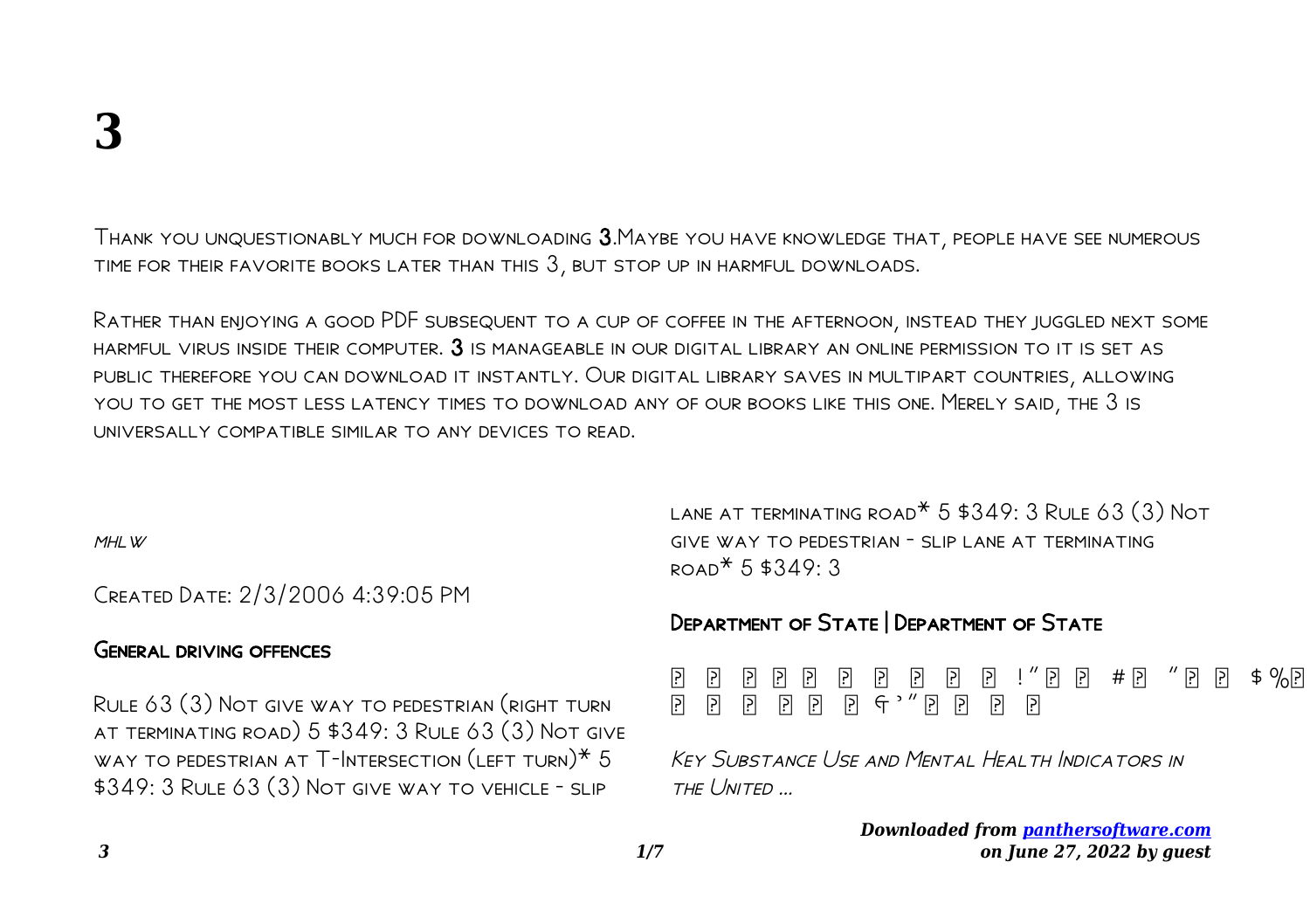ey Substance Use and Mental Health Indicators in the UNITED STATES: RESULTS FROM THE 2020 NATIONAL SURVEY ON DRUG USE AND HEALTH. OCTOBER 2021 | III

Commercial Licensing brief [Type here] Reimaging licensed Microsoft …

June 2017 3 The following table summarizes differences between OEM, FPP, and Commercial Licensing Windows Operating system licenses: Reimaging Rights – Using media to image multiple PCs OEM Yes, you may use an OEM recovery image on devices shipped by that OEM if the device is appropriately licensed. FPP (Retail) No, you may use FPP MEDIA ONLY ON THE ...

neurodiversity.com | sitemap

Created Date: 12/14/2004 6:21:42 PM

# SOLUTIONS TO EXERCISES ON MATHEMATICAL INDUCTION Math 1210, …

 $(k + 1)(k + 2)(2k + 3)$  6: Thus the LEFT-HAND SIDE OF (2) is equal to the right-hand side of (2). This proves the inductive step. Therefore, by the principle of

mathematical induction, the given statement is true FOR EVERY POSITIVE INTEGER N.  $2.3 + 32 + 33 + 3$ N =  $3N+132$  Proof: For  $N = 1$ , the statement reduces to  $3 = 32.3.2$  and is obviously

### Social Identity WHEEL OVERVIEW AND FRAMING MATERIAL

3. Your own identities you would like to learn more about 4. Identities that have the strongest effect on how you perceive yourself 5. Identities that have the greatest effect on how others perceive you . Author: Katherine Kidd Created Date: 6/14/2017 8:18:12 AM ...

#### LEVEL 3 QUALIFICATIONS

3. Pearson BTEC Level 3 National Foundation Diploma Grade Points D\* 75 D 52.5 M 37.5 P 22.5 FAIL O PEARSON BTEC LEVEL 3 NATIONAL DIPLOMA Pearson BTEC Level 3 National Extended Diploma Grade Points D\*D\* 100 D\*D 85 DD 70 DM 60 MM 50 MP 40 PP 30 FAIL 0 GRADE POINTS  $D^*D^*D^*$  150 D\*D\*D 135 D\*DD 120 DDD 105 DDM 95 DMM 85 MMM 75 MMP 65 MPP 55 …

81&/\$,0(' &+,/' 6833257 \$6 2) 72 5(&(,9( \$ 3\$3(5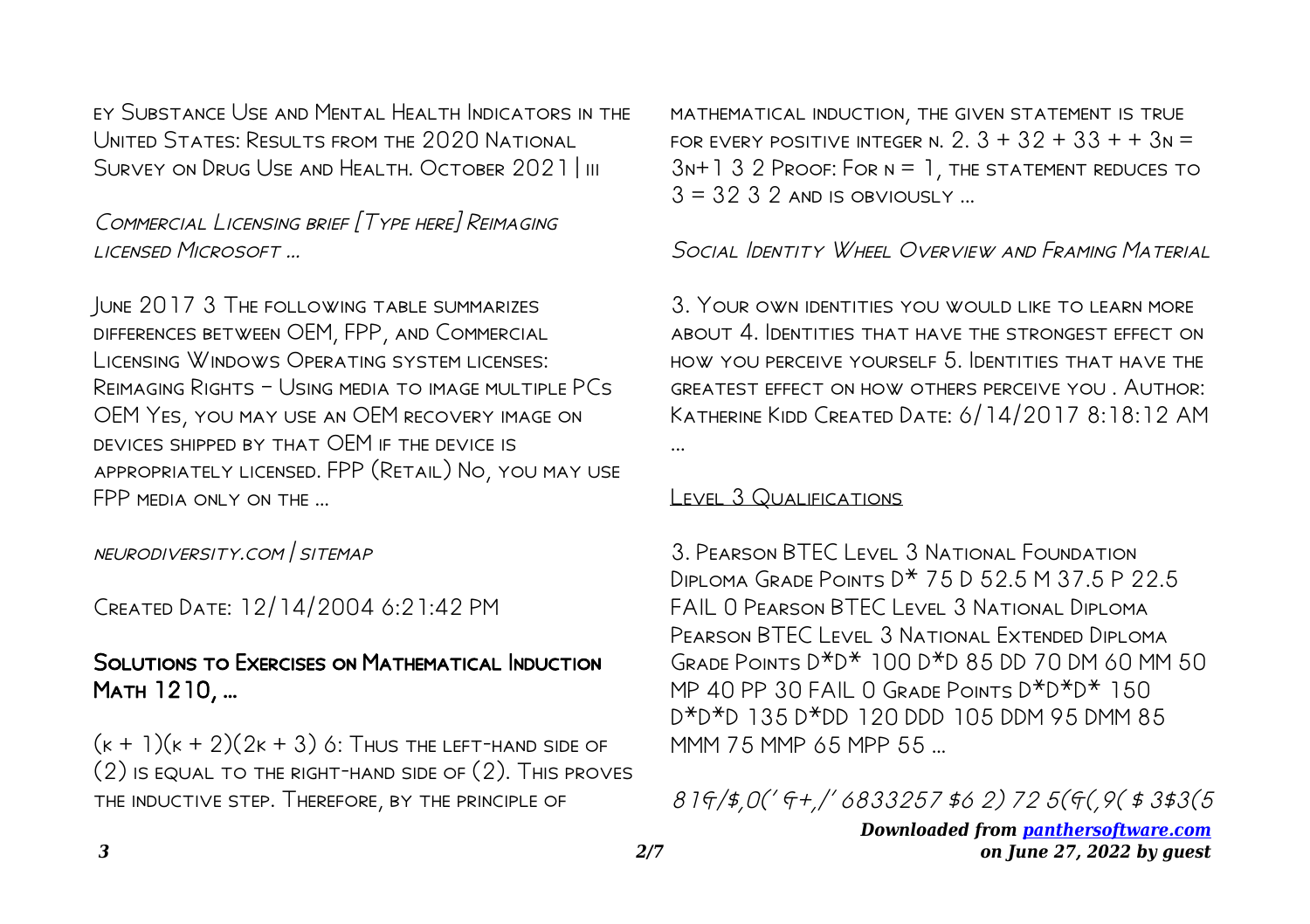# $f_{\mathcal{A}}(4,0)$  250  $3/(46...$

81&/\$,0(' &+,/' 6833257 \$6 2) 72 5(&(,9( \$ 3\$3(5  $f$  (\$,0 )250 3/(\$6(  $f$ \$// :, 6 $f$ 7) # /\$67 1\$0(),567 1\$0( 0, \$''5(66&,7<

#### www.oas.org

Created Date: 4/20/2016 11:19:58 AM

### TIFF2PDF - STATISTISKA CENTRALBYRE N

Title: Tiff2PDF Author: Docs Subject: Soggetto Created Date: 5/7/2002 7:08:10 PM

SDCC COMPILER USER GUIDE

17/06/2022 · Contents 1 Introduction 7 1.1 About SDCC. . . . . . . . . . . . . . . . . . . . . . . . . . . . . . . . . . . . . . . . . . . . .7 1.2 SDCC Suite Licenses ...

Table 15. Life expectancy at birth, at age 65, and at age 75, by sex ...

Table 15. Life expectancy at birth, at age 65, and at age 75, by sex, race, and Hispanic origin: United

STATES, SELECTED YEARS 1900-2016 EXCEL VERSION (with more data years and standard errors when available):

FY20 NDAA 3.1% INCREASE MONTHLYBASICP  $AYTARIF$ 

FY20 NDAA 3.1% increase PAY GRADE <2 2 3 4 6 8 10 12 14 16 18 20 22 24 26 28 30 32 34 36 38 40. 0.00

NIOSH Document: Applications Manual for the Revised NIOSH …

Title: NIOSH Document: Applications Manual for the Revised NIOSH Lifting Equation: NIOSH Publication Number 94-110, Complete document Author: NIOSH

MIT - MASSACHUSETTS INSTITUTE OF TECHNOLOGY

 $E = (Row\ total)(column\ total)$ grand total =  $(495)(490)$  1960 = 123.75 -./'31 -.0 -.0'.2 -..'55  $-10 -10'$ / $-10'2$ / $-1$ /',2  $-5$  \$ 35'31 35'5-4,',4  $35'$  2

### Summary of Economic Projections - Federal Reserve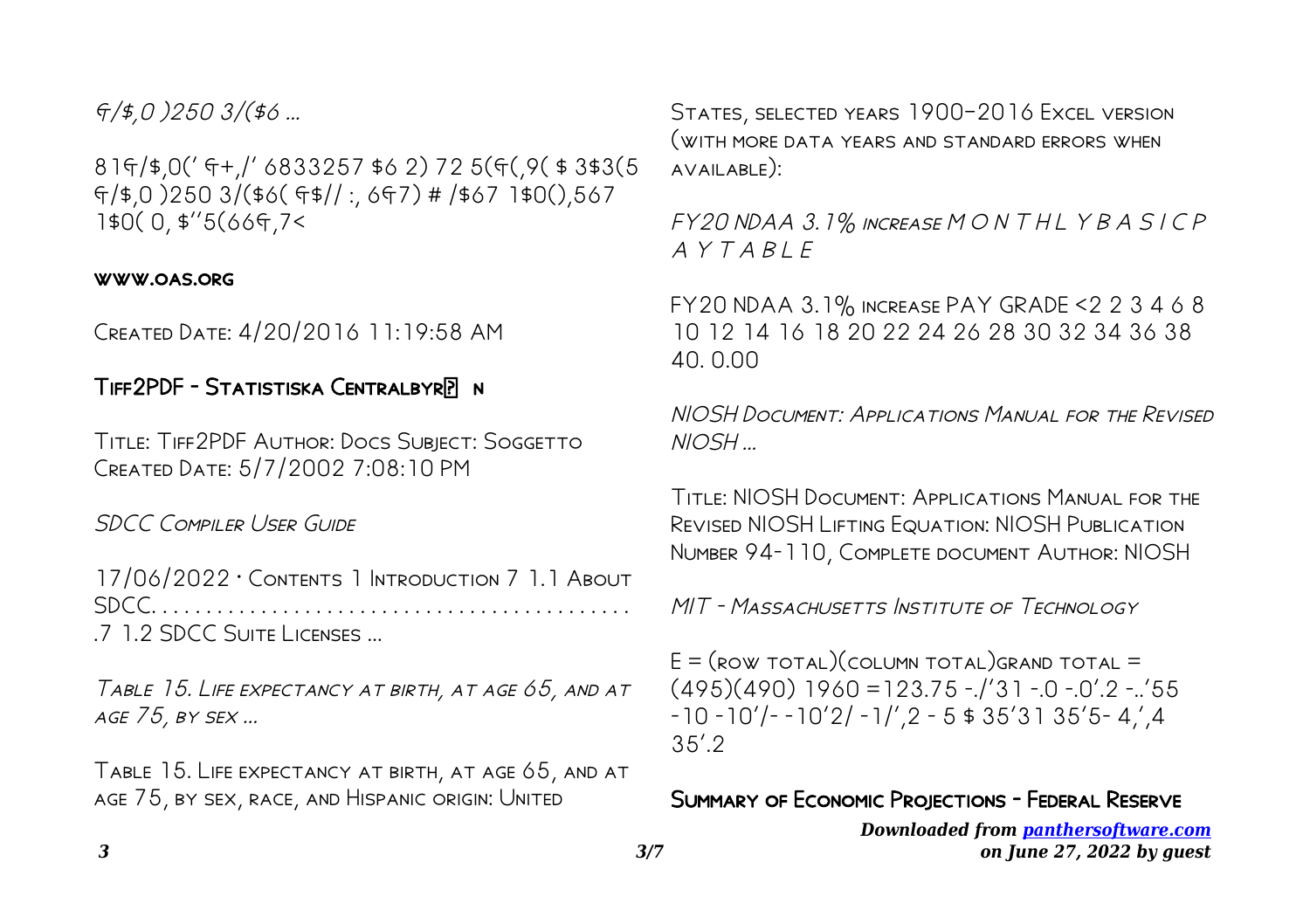15/12/2021 · For release at 2:00 p.m., EST, December 15, 2021 Summary of Economic Projections InconjunctionwiththeFederalOpenMarketCommittee(FO MC)meetingheldon

#### ekladata.com

Author: Locazil Created Date: 4/13/2012 8:54:04 PM

#### MHI W

### Created Date: 3/29/2022 3:50:01 PM

### MARYLAND CHILD CARE CENTER - STAFF REQUIREMENTS

3 – One year (30 semester hours) may be substituted for up to 400 hours of experience. 4 – Approved setting means - licensed child care center, nursery school, church operated school, recreation and park program, registered family child care home or similar setting 5 – May be met through the successful completion of at least 1 academic college course TAKEN FOR CREDIT  $6 -$ 

### THE ECONOMIC BENEFITS OF OIL & GAS - ENERGY

At the start of this year, the oil and gas industry was responsible for 12.3 million American jobs. Between 2012 and 2025, the oil and gas industry is projected to provide \$1.6 trillion in federal and state tax revenue, supporting the maintenance of schools, hospitals, and public infrastructure across the country.

# OT Practice Framework Table 2 Client Factors Table 3 Performance ... - AOTA

Created Date: 10/3/2016 4:17:10 PM

# Table 2-4.- PFT 3 Mile Run Scoring Tables.

07/01/2019 · Male 3 Mile Run Female 3 Mile Run Time 17-20 21-25 26-30 31-35 36-40 41-45 46-50 51+ Time 17-20 21-25 26-30 31-35 36-40 41-45 46-50 51+ 18:00 100 100 100 100 100 21:00 100 100 100 100 100

#### University of Washington

Created Date: 1/12/2016 6:15:15 PM

pages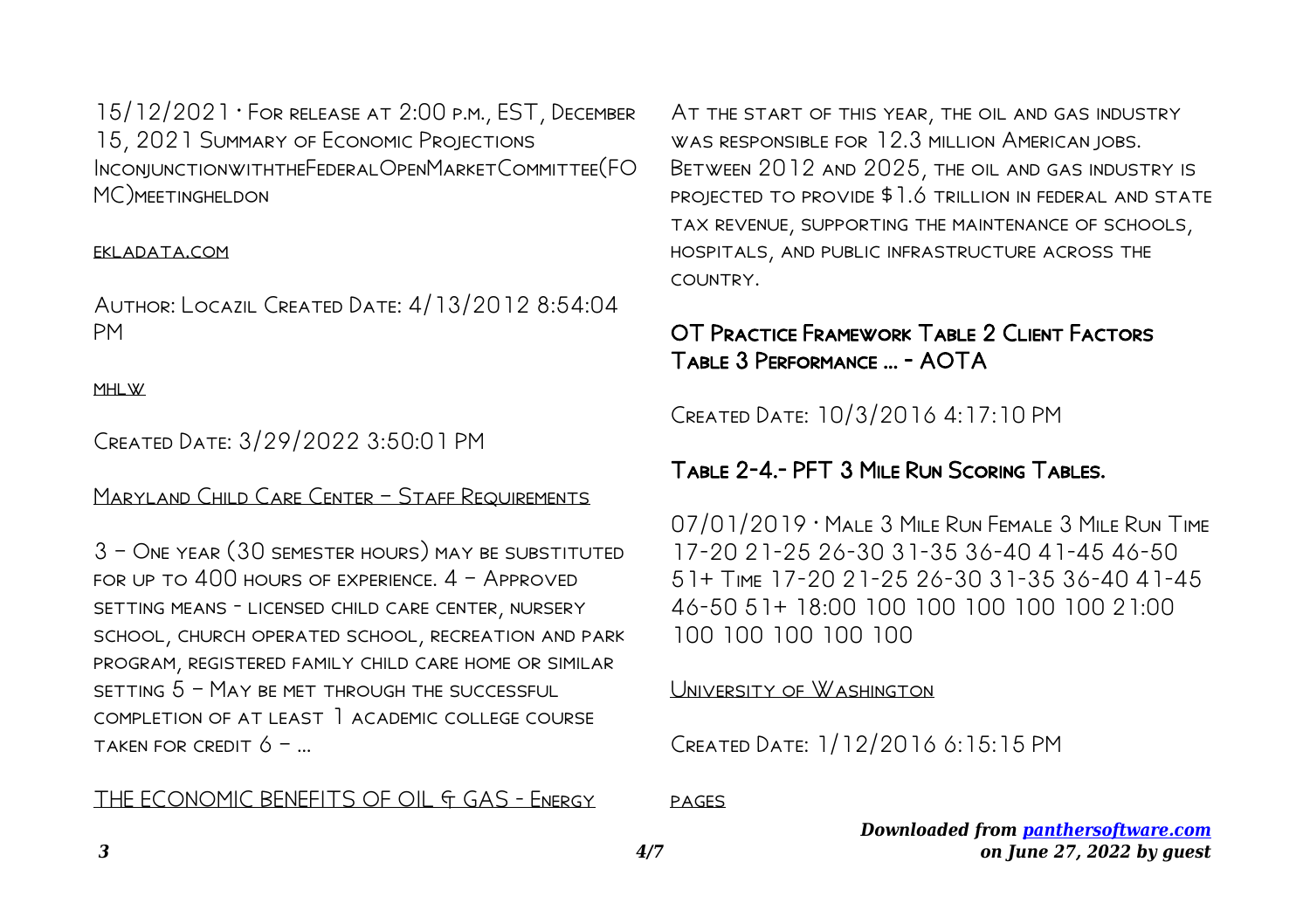Title: pages Author: Unknown Created Date: Thursday, March 09, 2000 9:37:37 AM

# SALARY BUDGET SURVEY 2021-2022 - WORLDATWORK

 $03/08/2021$   $\cdot$  ALL 2.8% 3.0% 3.1% 3.0%  $*$ This data may represent a small sample size of less than 30 responses. \*\*In 2021, this category was changed to "Nonmanagement Hourly" for United Kingdom. All data includes 0% responses. Please direct any QUESTIONS OR COMMENTS TO SURVEYPANEL AT W orldatwork.org . WorldatWork | 14040 N. Northsight Blvd. | Scottsdal e, AZ …

# NUTRITION INFORMATION  $*$  s s  $)$  )ns  $)$   $))$  )  $*$  HOT BEVERAGES FRESH …

Starbucks Beverage ) ))) ) \* SIGNATURE HOT CHOCOLATE with WHIPPED CREAM

Table of Acids with Ka and pKa Values\* CLAS

Chloric HClO3 ClO3-Sulfuric (1) H2SO4 HSO4- Nitric HNO3 NO3-Strong acids completely dissociate in aq solution (Ka > 1, pKa < 1). Conjugate bases of strong acids are ineffective bases. Hydronium ion

H3O+ H2O 1 0.0 Iodic HIO3 IO3-1.6 x 10-1 0.80  $OxALIC(1)$  ...

## **MICROSOFT TEAMS FOR EDUCATION**

3. Select Teams to see which class teams you're in. If your teacher has already set up the class team and added you, you'll see one of more (depending on how many classes you have) class team tiles. Microsoft Teams for Education | Quick Start Guide for STUDENTS GET ORGANIZED FIND AND ORGANIZE conversations, files, assignments, and notes in your class teams. Check the …

# SUPPLEMENT NO. 1 TO PART 740 COUNTRY GROUPS

Author: Sharron J. Cook Created Date: 3/4/2022 5:12:50 PM

# Program Level Registration Guide – Red Cross Swim Kids

3 ; Swimmers learn back swim with shoulder roll and front crawl (10m), work on flutter kick on back, perform kneeling dive, introduction to sculling and swim 25 metres continuously. Red Cross Swim Kids 5.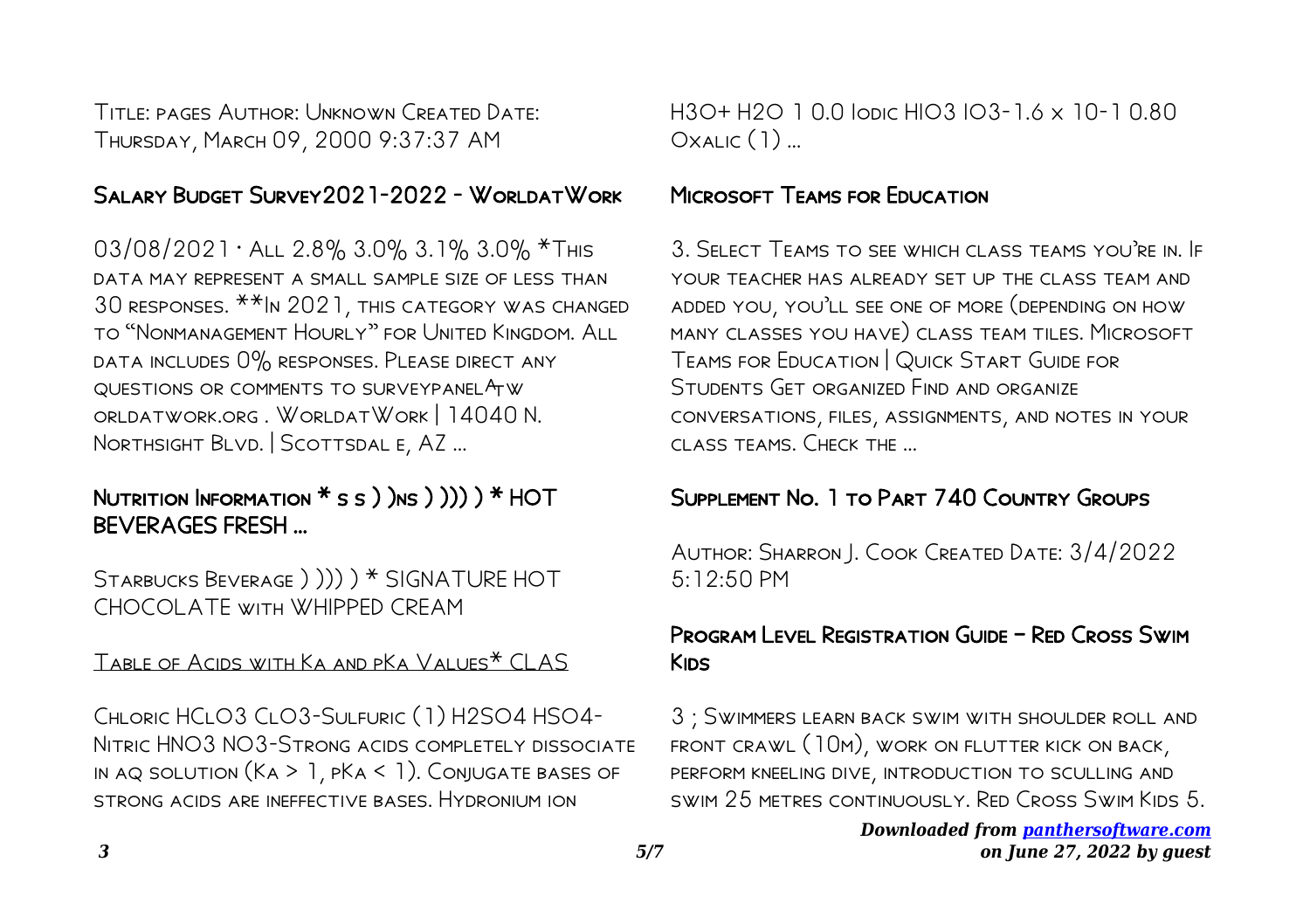At least 5 years of age, successful completion of the skills in Red Cross Swim Kids 4 . Swimmers develop front crawl (15m), learn back crawl (15m) and whip kick on back, learn …

 $\begin{bmatrix} 5 \\ 1 \end{bmatrix} \begin{bmatrix} 6 \\ 1 \end{bmatrix} \begin{bmatrix} 7 \\ 1 \end{bmatrix} \begin{bmatrix} 8 \\ 1 \end{bmatrix} \begin{bmatrix} 1 \\ 1 \end{bmatrix} \begin{bmatrix} 1 \\ 1 \end{bmatrix} \begin{bmatrix} 1 \\ 1 \end{bmatrix} \begin{bmatrix} 1 \\ 1 \end{bmatrix} \begin{bmatrix} 1 \\ 1 \end{bmatrix}$ 

Created Date: 2/4/2022 7:28:22 PM

Pre-Calculus 11.2 Homework Name [Day 2] Sequences & Series …

3, 28 9, 56 27 … 12. s, t, t, 2 t… 13. − z,− t, −1 Created Date: 3/8/2021 2:32:37 PM 2, −1 8 … 14. The first term of a geometric sequence is u, and the third term is 4 3. Find the fifth term. 15. The common ratio in a geometric sequence is 3 2, and the fifth term is s. Find the first three terms.

# 3 Graphing Quadratic Functions Worksheet

 $3$  3 9.  $F(x)=2x2$  VERTEX = Y-INTERCEPT : X-INTERCEPT: 10.  $F(x)=12x2$  VERTEX = Y-INTERCEPT : X-INTERCEPT: 11.  $F(x)=2(x+3)2!6$  VERTEX = Y-INTERCEPT : X-INTERCEPT:  $12. F(x...$ 

Essential Plan 1 Essential Plan 2 Essential Plan 3

# Essential Plan 4

Tier 2 \$15 \$3 \$3 \$0 Tier 3 \$30 \$3 \$3 \$0 (Note that copays for mail order prescription drugs are 2.5 times retail copays above for 90-day supply) \*Where dental and vision benefits are available for Essential PLAN 1 F 2 MEMBERS, ENROLLEES PAY EXTRA FOR THE BENEFITS. ALL ESSENTIAL PLAN  $3$  G  $4$  enrollees have these benefits included.

National Association of Letter Carriers AFL-CIO

# MONTHLY BASIC PAY EFFECTIVE 1 JANUARY 2022

pay under 2 2 3 4 6 8 10 12 14 16 18 20 22 24 26 28 30 32 34 36 38 40 grade 0-10 0.00 0.00 0.00 0.00 0.00 0.00 0.00 0.00 0.00 0.00 0.00 16974.90 16974.90 16974.90 16974.90 16974.90 16974.90 16974.90 16974.90 16974.90 16974.90 16974.90

Peer Work Group Evaluation Forms - PBS

Peer Work Group Evaluation Forms Directions: In the